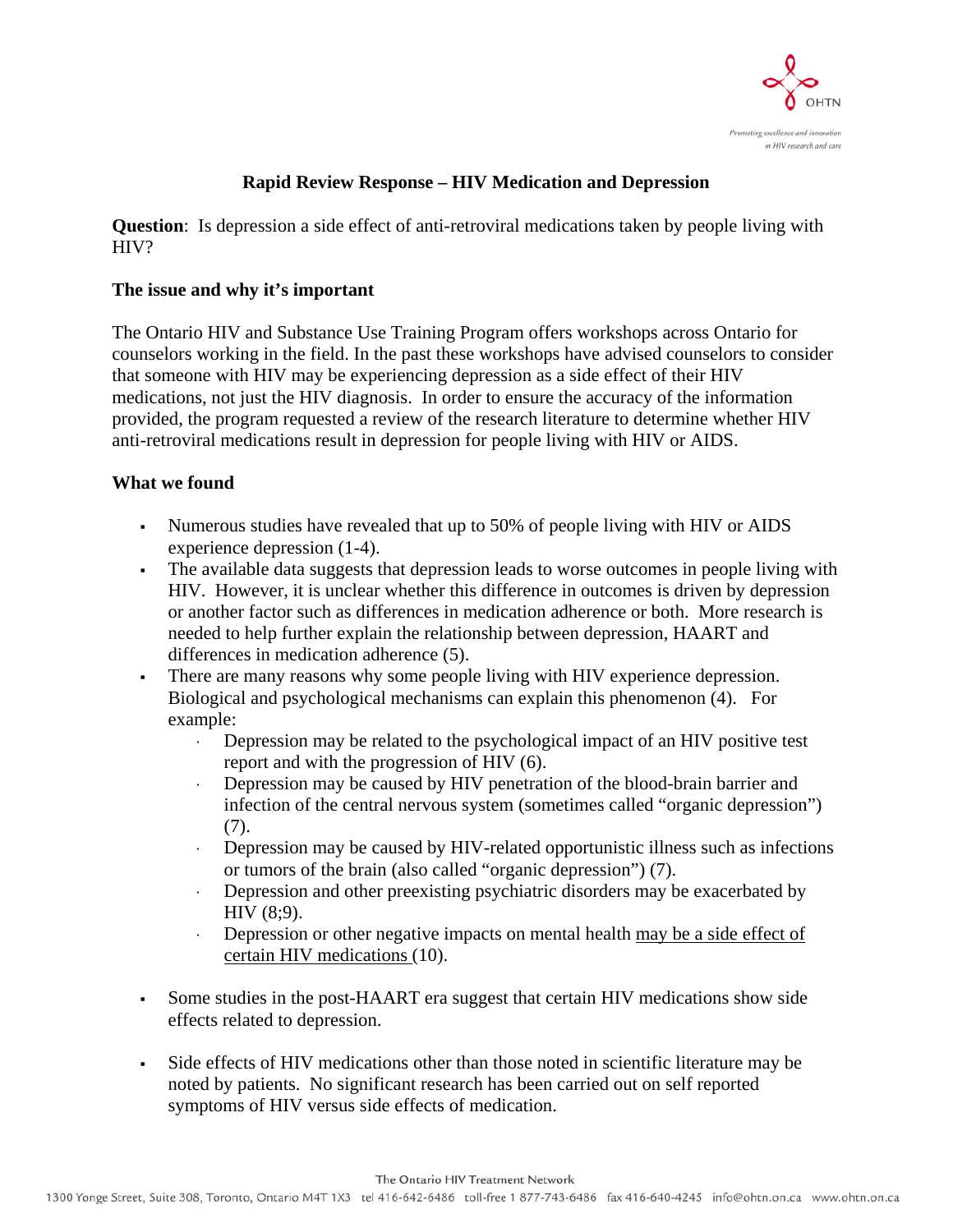

 Some HIV antiretroviral medications specifically note 'depression' or 'strange dreams' as a side effect. Please note that while some HIV medications note depression, for all medications it is possible for a patient to experience other side effects. In all cases patients should contact their physician if any unusual problems arise while taking this medication.

# **HIV antiretroviral medications that note depression, strange dreams or night terrors as a possible side effect (11-14):**

- Fusion Inhibitor (FI):
	- o Enfuvirtide Injection
		- **Brand name:** Fuzeon<sup>®</sup>
		- Other names: T-20; Pentafuside
- Nucleoside Reverse Transcriptase Inhibitors (NRTIs):
	- o Abacavir
		- **Brand name:** Ziagen<sup>®</sup>
		- Brand names of combination products: Epzicom® (as a combination product containing Abacavir and Lamivudine)
		- Trizivir® (as a combination product containing Abacavir, Lamivudine, and Zidovudine)
	- o Emtricitabine
		- Brand names: Emtriva®
		- Brand names of combination products: Atripla® (as a combination product containing Efavirenz, Emtricitabine, and Tenofovir); Truvada® (as a combination product containing Emtricitabine and Tenofovir Disoproxil Fumarate)
		- .
	- o Lamivudine
		- **Brand names: Epivir<sup>®</sup>, Epivir-HBV<sup>®</sup>**
		- Brand names of combination products: Combivir<sup>® ®</sup> (as a combination product containing Lamivudine and Zidovudine); Epzicom® (as a combination product containing Lamivudine and Abacavir Sulfate); Trizivir® (as a combination product containing Lamivudine, Abacavir Sulfate, and Zidovudine)
		- Other names: 3TC
- Non-Nucleoside Reverse Transcriptase Inhibitors (NNRTIs)
	- o Efavirenz (side effect: strange dreams) (15)
		- **Brand names:** Sustiva<sup>®</sup>
			- **Brand names of combination products:** Atripla<sup>®</sup> (as a combination product containing Efavirenz, Emtricitabine, and Tenofovir)
- Protease Inhibitors (PIs)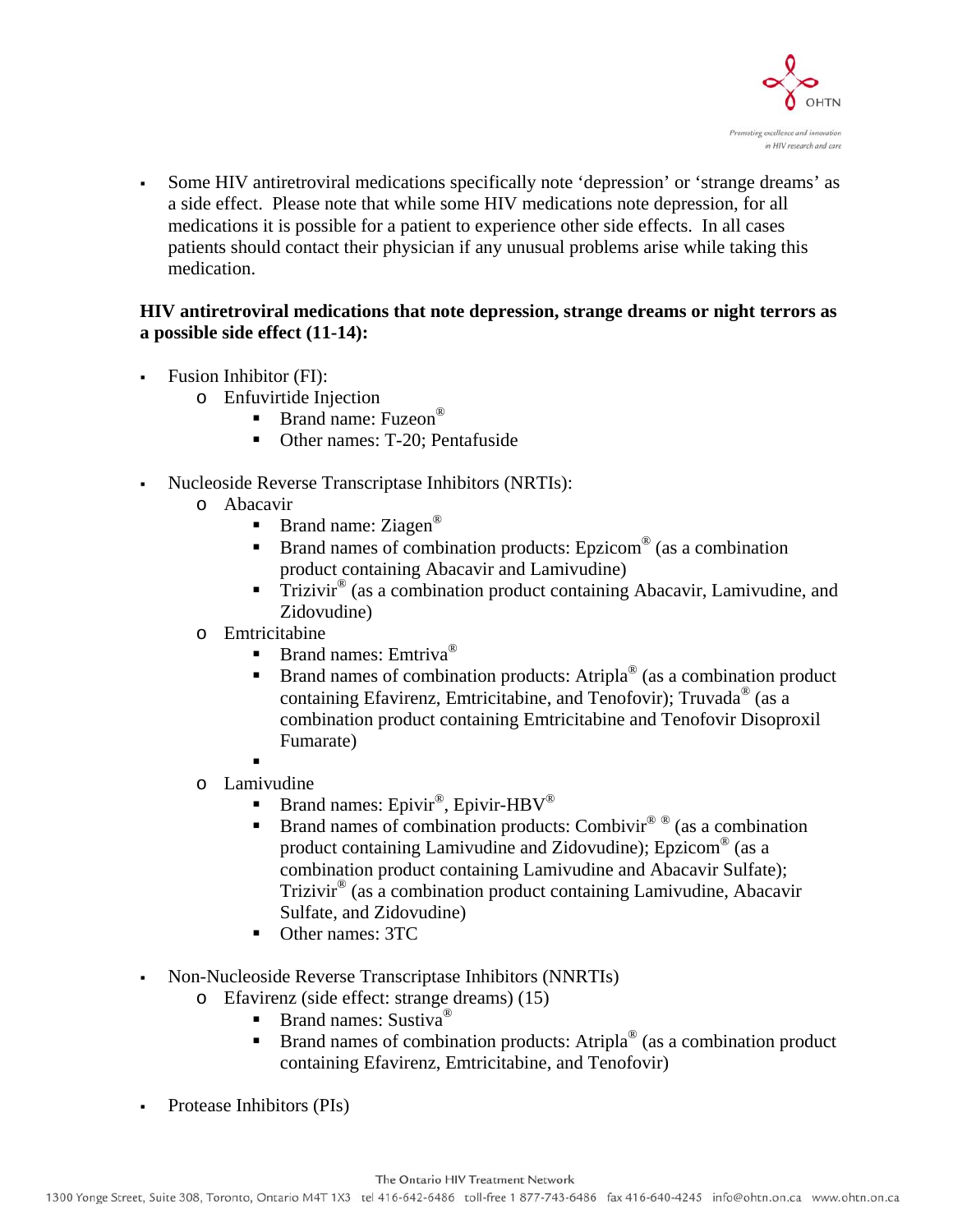

Promoting excellence and innovation in HIV research and care

- o Saquinavir
	- **Brand names:** Invirase<sup>®</sup>, Fortovase<sup>®</sup>
- o Atazanavir
	- Brand name: Reyataz<sup>®</sup>
- CCR5 co-receptor antagonists
	- o Maraviroc (side effect: "night terrors")
		- Brand name: Selzentry<sup>®</sup>

# **Key Take Home Messages**

- Depression experienced by people living with HIV or AIDS can be caused by various biological and psychological factors.
- Eight of the HIV antiretrovirals surveyed list depression as a possible side effect.
- Some HIV antiretroviral medications have proven serious or lesser side effects related to depression, including 'strange dreams' and 'night terrors'.

# **Factors That May Impact Local Applicability**

- Covering all mental illnesses is beyond the scope of this rapid review response. Our findings are limited to afflictions and side effects described as 'depression', 'strange dreams' and 'night terrors'.
- Very few studies have examined depression as a side effect of HAART.
- Many studies of HIV-related symptoms and treatment side effects do not distinguish individual causal attributions between the two types of problems. The result is a limited ability to differentiate the experience of side effects and disease symptoms on health outcomes such as adherence and quality of life.

#### **What We Did**

<u>.</u>

We located the literature used in this review by searching Medline using the keywords for highly active antiretroviral therapy, depression, mental health and neurological function<sup>[1](#page-2-0)</sup>. In addition, we searched PubMed using text search terms related to HIV anti-retroviral therapy, depression and mental health<sup>[2](#page-2-1)</sup>.

The Ontario HIV Treatment Network

<span id="page-2-0"></span><sup>1</sup>**Medline keywords used:** HAART (sub search "adverse effects") AND depression (2); HAART (sub search "adverse effects") AND mental health (1); HAART (sub search "adverse effects" AND "Nervous System Physiological Phenomena" (13); HAART NOT "efavirenz" [Substance Name]) AND ("Depression"[Mesh] OR "Depressive Disorder"[Mesh]; "enfuvirtide "[Substance Name] AND "Antiretroviral Therapy, Highly Active/adverse effects"[Mesh]

<span id="page-2-1"></span>**<sup>2</sup> PubMed search terms used:** nucleoside reverse transcriptase inhibitors AND depression (8); non-nucleoside reverse transcriptase inhibitors AND depression (6); protease inhibitors AND depression (856); HIV AND protease inhibitors AND depression AND adverse effect (10); Fusion Inhibitors AND depression (1);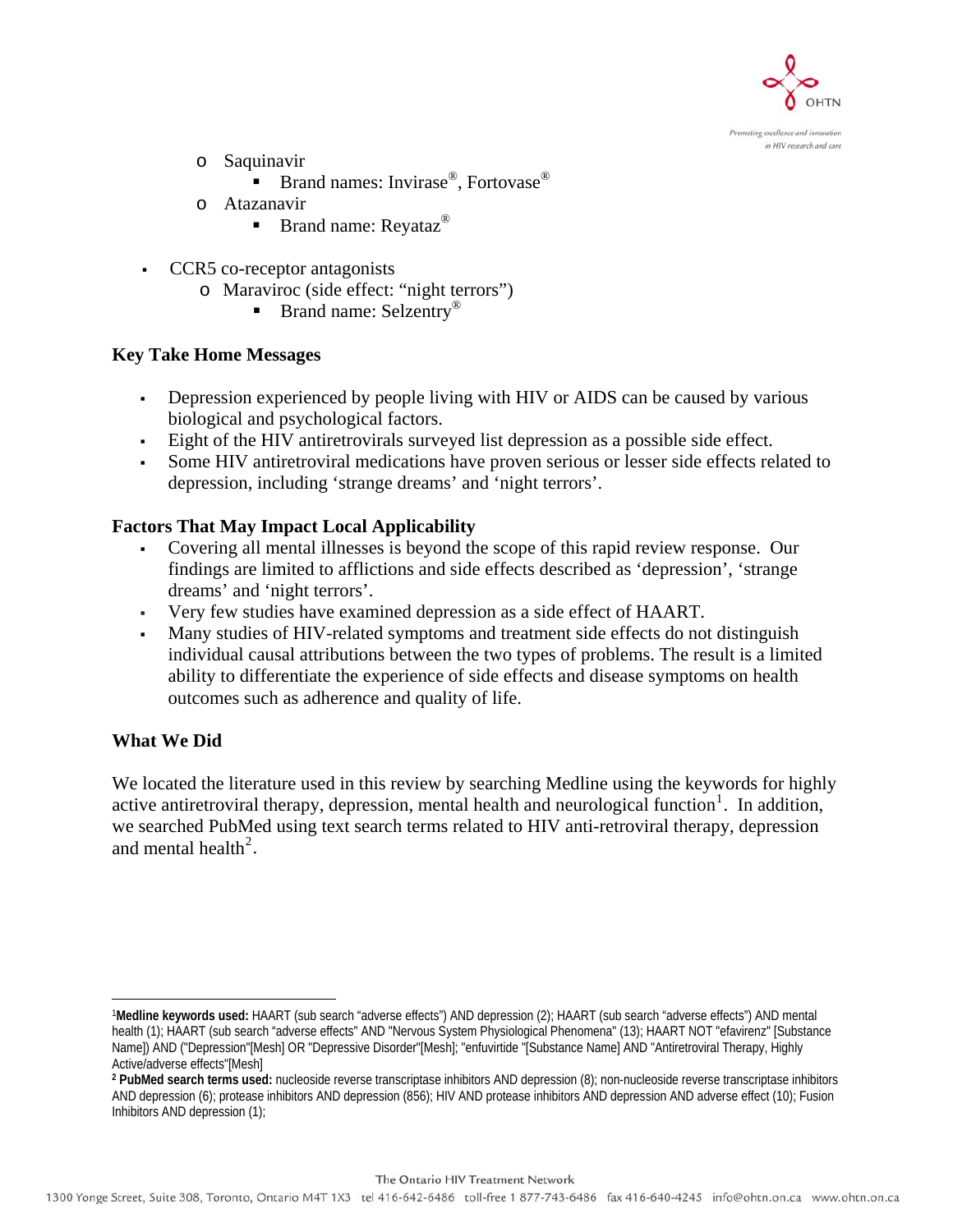

#### Reference List

- (1) Hinkin CH, Castellon SA, Durvasula RS et al. Medication adherence among HIV+ adults: Effects of cognitive dysfunction and regimen complexity. Neurology 2002; 59(12):1944-1950.
- (2) Judd FK, Mijch AM. Depressive symptoms in patients with HIV infection. Australian and New Zealand Journal of Psychiatry 1996; 30(1):104-109.
- (3) Bennetts A, Shaffera N, Manopaiboon C et al. Determinants of depression and HIVrelated worry among HIV-positive women who have recently given birth, Bangkok, Thailand. Social Science and Medicine 1999; 49(6):737-749.
- (4) Gibbie T, Mijch A, Ellen S et al. Depression and neurocognitive performance in individuals with HIV/AIDS: 2-year follow-up. HIV Medicine 2006; 7(2):112-121.
- (5) Hartzell JD, Janke IE, Weintrob AC. Impact of depression on HIV outcomes in the HAART era. J Antimicrob Chemother 2008; 62(2):246-255.
- (6) Chandra PS, Ravi V, Desai A, Subbakrishna DK. Anxiety and depression among hivinfected heterosexuals— a report from india. Journal of Psychosomatic Research 1998; 45(5):401-409.
- (7) Cohen MA, Hoffman RG, Cromwell C et al. The Prevalence of Distress in Persons With Human Immunodeficiency Virus Infection. Psychosomatics 2002; 43(1):10-15.
- (8) Ellen SR, Judd FK, Mijch AM, Cockram A. Secondary mania in patients with HIV infection. Australian and New Zealand Journal of Psychiatry 1999; 33(3):353-360.
- (9) Colibazzi T, Hsu TT, Gilmer WS. Human Immunodeficiency Virus and Depression in Primary Care: A Clinical Review. Primary Care Companion to The Journal of Clinical Psychiatry 2006; 8(4):201-211.
- (10) Rourke SB, Halman MH, Bassel C. Neurocognitive complaints in HIV-infection and their relationship to depressive symptoms and neuropsychological functioning. Journal of Clinical and Experimental Neuropsychology 1999; 21(6):737-756.
- (11) American Society of Health-System Pharmacists, National Center for Biotechnology Information (U.S.). AHFS Consumer Medication Information. 2008. Bethesda, MD, The American Society of Health-System Pharmacists, Inc. 23-12-2008.
- (12) Rafik S, Robert B, Byungse S. Antiretroviral therapy 2006: pharmacology, applications, and special situations. Archives of pharmacal research 2006; 29(6):431-458.
- (13) WebMD. AIDS and HIV Medication Side Effects. [http://www.webmd.com/hiv-aids/aids](http://www.webmd.com/hiv-aids/aids-hiv-medication-side-effects)[hiv-medication-side-effects](http://www.webmd.com/hiv-aids/aids-hiv-medication-side-effects) . 2007. 23-12-2008.

The Ontario HIV Treatment Network